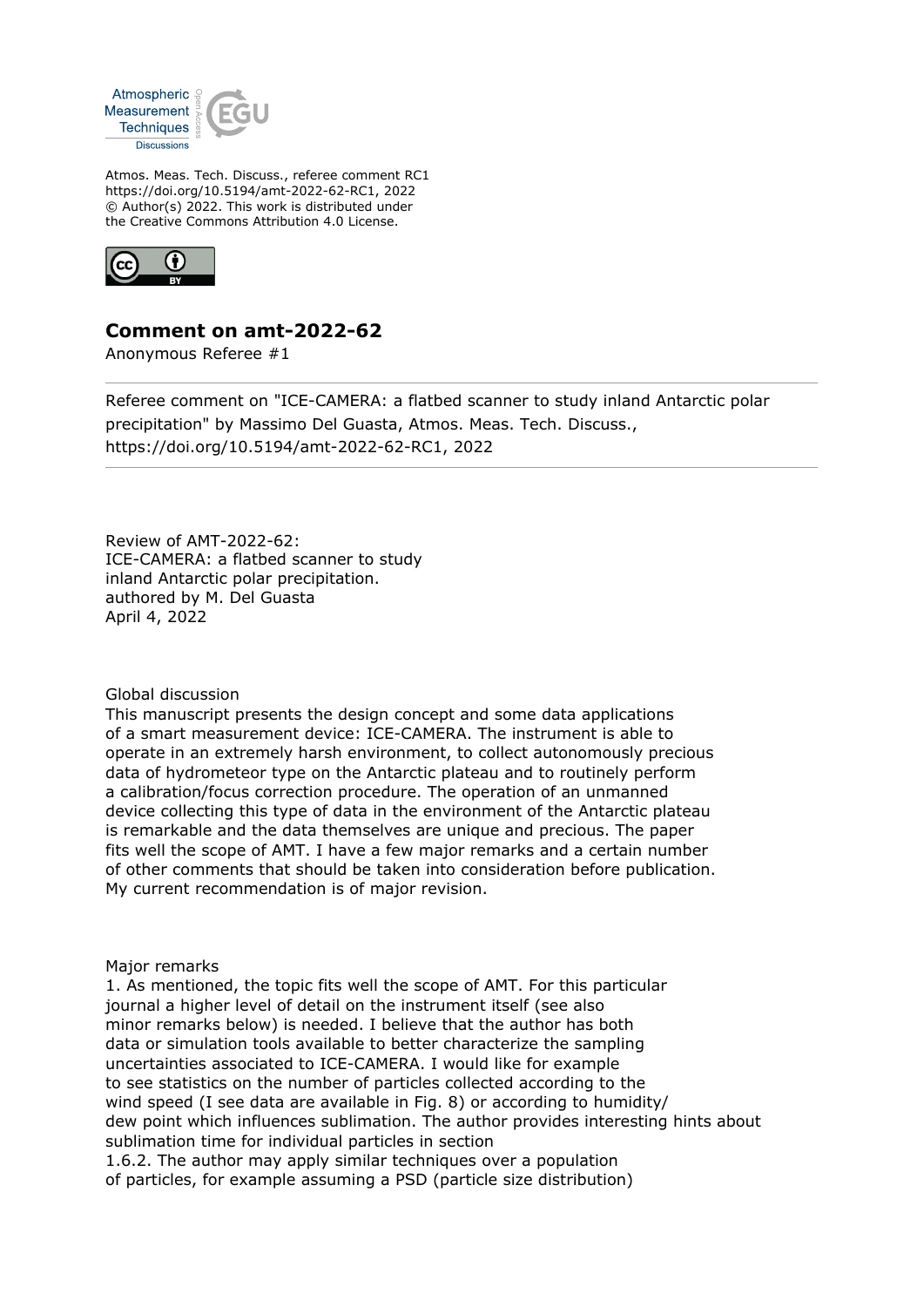and repeat the simulations multiple times for multiple PSDs and other parameters (temperature for example). A first approximation could be to use a constant PSD/snowfall intensity over the measurement period or to elaborate more realistic scenarios.

This is only an idea, and the evaluation could certainly be done in a different way but the objective is the following: by extending the simulation to a population of particles, something more could be said in terms of (theoretical) catching efficiency of the instrument, a key aspect for the readership of this journal.

2. It was not clear if the main focus of the paper is the instrument or the CNN-based classification. I recommend to clarify it. In either case the level of detail should be increased (see my other comments). My assumption was that the main target is the instrument so I did not comment in much detail about the CNN.

3. The literature overview and the current state of knowledge about ice crystal habits is not enough documented and detailed in the introduction and more in general in the text. See minor remarks below. I would like to see the instrument and its capabilities better put into the context of current state of research and the known research gaps.

4. Data access. The instrument is collecting data since 2014. So there are now 7 or 8 years of unique data collected at the Concordia station and not yet available. The data are the real added value of each innovative instrument. It is crucial in my opinion that as much data as as possible is made available, behind a DOI to allow for citation and recognition, at the time this paper will be published. I see it as a necessary complement to allow the readers to understand the quality and the scientific impact of the data produced by the instrument. Platforms as Zenodo, just to cite a common choice, are easy and user friendly and they allow to obtain a DOI and a citation for the dataset.

## Minor remarks

1. In the introduction or somewhere in the text I would recommend to take the time to explain all the difficulties and possible failures associated to the long term operation of an instrument in such an environment. This is briefly mentioned through the text but I am convinced that the average reader would not get the idea of the actual and maybe less known challenges: breaking of rubber parts, (low) humidity issues in heated environments, etc.

2. L14-19, L22-24: some references should be added to backup these scientific statements.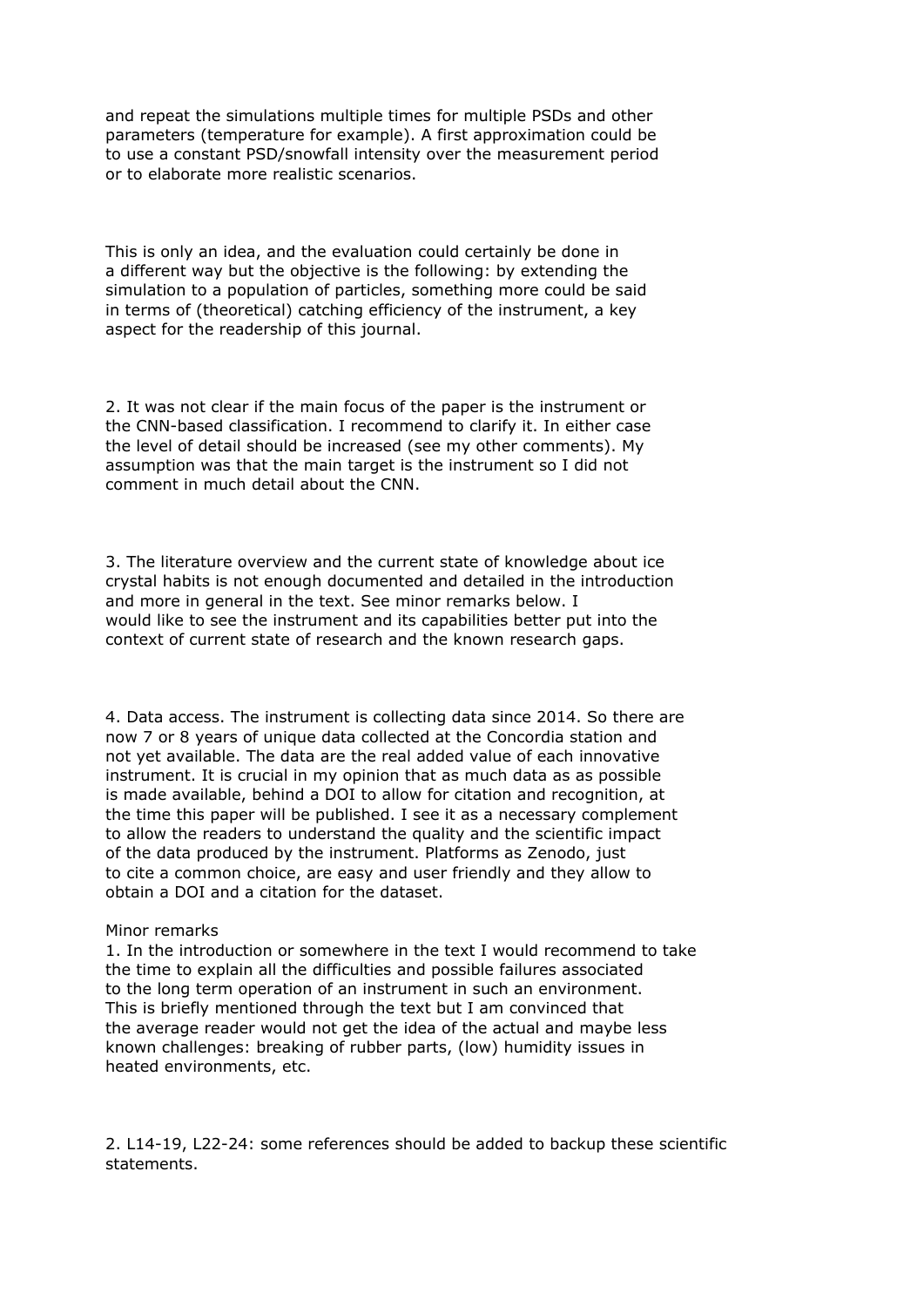3. L29: 90 um  $\Box$  90 µm. Same through the text

4. L34: change forms to shapes

5. L79: I believe the scanning principle should be briefly introduced before this point. Here we read after an entire scan, but we actually do not know yet what a scan exactly is, for this instrument.

6. Fig. 3: I found this schematics not really informative. I would recommend either to use pictures of the actual parts of the instrument (a qualitative but illustrative way) or to provide a higher detail electrical / communication schematics, even as Appendix material.

7. L139: what is the expected lifetime of the LEDs?

8. L162: add a reference or a statement about the expected maximum height of blowing snow in Concordia.

9. L177 (and related section):

• Could you show data evidence of partial sublimation bias in the collected images? A caveat that you mention also later on in the manuscript.

• The role of relative humidity should be discussed here. If relative humidity is higher, sublimation rate will be lower.

10. Fig 8: I see some clear patterns / clusters / populations in the data. I recommend to try to explain why such patterns appear. I suspect they are related to individual events/seasons, but they may be related to more interesting physical aspects or technical issues.

Also, I would try to produce similar scatterplots but including relative humidity, which should be routinely available in Concordia.

11. L294 (and related section): a flow-chart could help to present the processing steps rather than a bullet list. The text of this section should be edited to be descriptive rather than a simple enumeration of steps.

12. L331: how often does this situation occur?